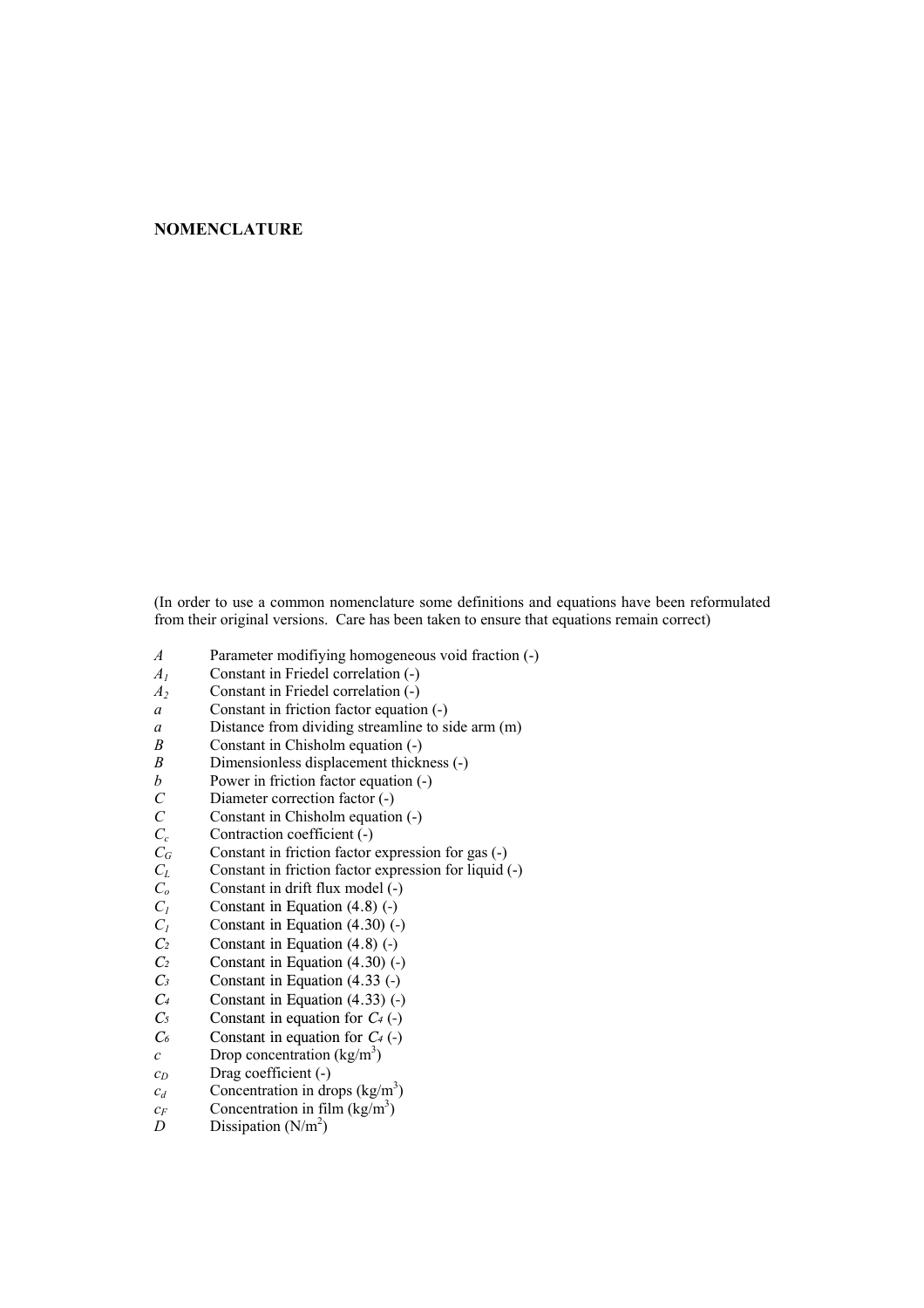*D32* Sauter mean diameter (m)  $D_b$  Bubble diameter (m) *D<sub>d</sub>* Drop diameter (m) *D<sub>o</sub>* Hydraulic diameter for gas part of the flow in stratified flow (m)  $\overrightarrow{D_i}$  Inner diameter of annulus (m)<br> $\overrightarrow{D_i}$  Hydraulic diameter for liquid i *D<sub>l</sub>* Hydraulic diameter for liquid part of the flow in stratified flow (m)  $D<sub>o</sub>$  Outer diameter of annulus (m) *Do* Outer diameter of annulus (m)  $D_t$  Pipe diameter (m)<br>*E* Energy dissination *E* Energy dissipation per unit mass  $(m^2/s^3)$  $E_1$  Constant in Premoli et al. correlation, defined by Equation (2.45) (-) *E<sub>2</sub>* Constant in Premoli et al. correlation, defined by Equation (2.46) (-) *Ef* Entrained fraction (-)  $\overrightarrow{E}_b$  Rate of entrainment into boundary layer ( *E<sub>o</sub>* Initial fraction of liquid entrained (-)<br>*E*<sub>vD</sub> Rate of evaporation from the drops (1)  $E_{vD}$  Rate of evaporation from the drops (kg/m<sup>2</sup>s)  $E_{vF}$  Rate of evaporation from the film (kg/m<sup>2</sup>s) e Wall roughness (m) e Eccentricity of annular geometry (-) *e* Parameter used by Pols et al.<br>
F Force (N) *F* Force (N)<br>*F* Function i *Function in Equation (5.6) defined by one from Equations (5.7) to (5.11)*  $F_D$  Drag force on drops<br> $F_d$  Fraction depositing  $F_d$  Fraction depositing by diffusion (-)<br>*f* Frequency (1/s) *f* Frequency (1/s)<br>*f* Friction factor (*f* Parameter used *f* Friction factor (-) *f* Parameter used by Pols et al.<br> *f<sub>c</sub>* Nett centripetal force  $(m/s^2)$ 

 $f_c$  Nett centripetal force  $(m/s^2)$ 

 $f_s$  Friction factor for smooth wall (-)

 $f_s$  Slug frequency (1/s)<br>*G'* Fraction of gas taken Fraction of gas taken off (-) *g* Gravitational acceleration  $(m/s^2)$ *j* Constant in Premoli *et al.* correlation, defined by Equation (2.44) (-) <br>*K* Empirical correction factor for effect of diameter ratio in T-iunctions Empirical correction factor for effect of diameter ratio in T-junctions (-) *K* Constant (-)<br>*K* Discharge co Discharge coefficient (-)  $K_{12}$  Momentum correction factor for run of T-junction (-)<br>*k* Number of velocity heads lost (-) Number of velocity heads lost (-) *k* Mass transfer coefficient for deposition (m/s) *k* Damping coefficient in theory of Shoham *et al.* (1/s)  $k_1$ <sup>2</sup> Loss coefficient for flow along main pipe  $(-)$  $k_{13}$  Loss coefficient for flow into side arm  $(-)$ 

 $f_{con}$  Friction factor for contraction specified by Equation (9.46) *fenl* Friction factor for enlargement specified by Equation (9.46)

- *L* Pipe length (m)
- 
- *L* Length of slug unit (m)<br>*L*<sub>1</sub> Parameter defined by E Parameter defined by Equation (2.58)
- $L_2$  Parameter defined by Equation  $(2.58)$
- *L<sub>B</sub>* Length of Taylor bubble (m)
- $L_s$  Length of liquid slug (m)<br> $L'$  Fraction of liquid taken of
- Fraction of liquid taken off (-)
- *M* Mass (kg)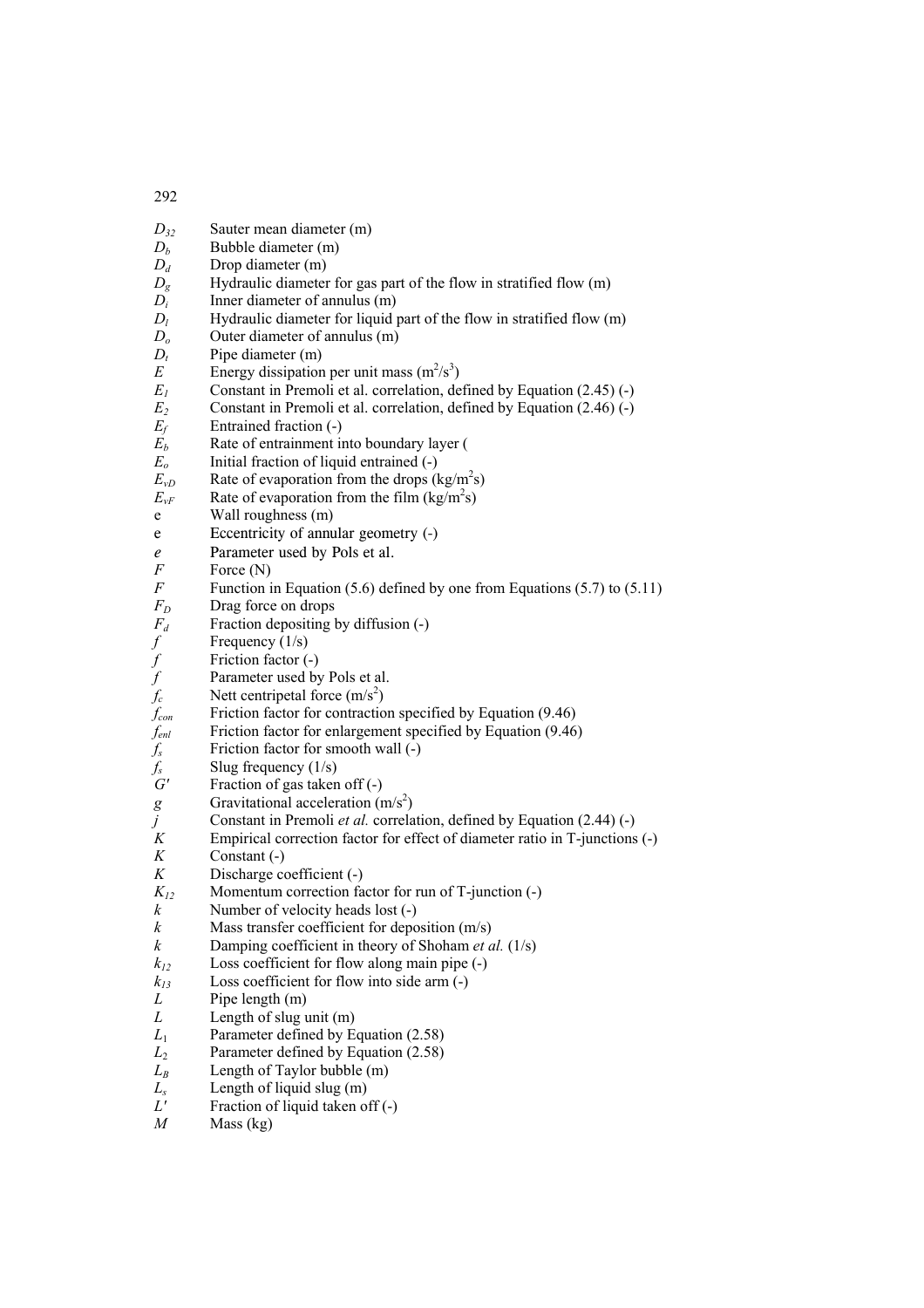| $\dot{M}$                              | Mass flow rate $(kg/s)$                                                            |
|----------------------------------------|------------------------------------------------------------------------------------|
| m                                      | Mass flux $(kg/m2s)$                                                               |
| N                                      | Parameter in Rosin Rammler equation, Equation (6.63)                               |
| $\boldsymbol{N}$<br>$\cal P$           | Power law exponent (-)                                                             |
|                                        | Periphery (m)<br>Pressure $(N/m^2)$                                                |
| $\boldsymbol{p}$                       | Volumetric rate of gas entrainment                                                 |
| $\mathcal{Q}_{ge} \ \dot{q}$           | Heat flux $(W/m^2)$                                                                |
| $\boldsymbol{R}$                       | Pipe or local radius in Venturi (m)                                                |
| $R_A$                                  | Rate of entrainment $(kg/m2s)$                                                     |
| $R_D$                                  | Rate of deposition $(kg/m2s)$                                                      |
| $R_c$                                  | Radius of curvature of a bend (m)                                                  |
| r                                      | Radial coordinate (m)                                                              |
| $r_{o}$                                | Radius of arc as used by Shoham et al. (m)                                         |
| $\boldsymbol{S}$                       | Cross sectional area $(m2)$                                                        |
| $S_R$                                  | Area ratio (-)                                                                     |
| S                                      | Sheltering coefficient (-)                                                         |
| T                                      | Dimensionless group (-)                                                            |
| t                                      | Time(s)                                                                            |
| $U_R$                                  | Slip ratio $(-)$                                                                   |
| u                                      | Velocity (m/s)                                                                     |
| $u_{Di}$                               | Velocity of drops from ith group $(m/s)$                                           |
| $u_{\rm gs}$                           | Gas superficial velocity or volume flux (m/s)                                      |
| $u_{ls}$                               | Liquid superficial velocity or volume flux $(m/s)$                                 |
| $u_m$                                  | Mixture velocity $(m/s)$                                                           |
| $\mathcal{U}$                          | Dimensionless velocity defined by equation $(4.29)$ (-)                            |
| $u_{g}$                                | Dimensionless velocity defined by equation $(4.29)$ (-)                            |
| $u_{\tau}$                             | Shear velocity (m/s)                                                               |
| $u_{\beta}$<br>$\mathfrak{u}^{\prime}$ | Wake velocity (m/s)<br>Axial turbulence intensity (m/s)                            |
| V                                      | Velocity $(m/s)$                                                                   |
| V                                      | Volume $(m^3)$                                                                     |
| $V_T$                                  | Dimensionless shear velocity (-)                                                   |
| $\dot{V}_i$                            | Volumetric flow rate of ith phase                                                  |
|                                        |                                                                                    |
| $v_{gd}$                               | Drift velocity $(m/s)$                                                             |
| $\nu'$<br>W                            | Radial turbulence intensity (m/s)<br>Parameter in Equation $(3.1)$ (-)             |
| w'                                     | Circumferential turbulence intensity $(m/s)$                                       |
| $\bar{X}$                              | Parameter in Rosin Rammler equation, Equation (6.63)                               |
| $X^2$                                  | Lockhart-Martinelli parameter (-)                                                  |
| $x_g$                                  | Quality (-)                                                                        |
| $\mathcal{Y}$                          | Distance from the wall (m)                                                         |
| $\mathcal{Y}$                          | Parameter defined after Equation (2.58)                                            |
| у                                      | Group defined after Equation (6.67)                                                |
| z                                      | Vertical or axial distance (m)                                                     |
| $z_{m}$                                | Mixing length (m)                                                                  |
| Bo                                     | Bond Number $(D_t^2 g(\rho_l - \rho_g)/\sigma)$ (-)                                |
| Bo <sub>s</sub>                        | Bond number for aeration of slug $(D_t^2 g \rho_l^2/(\rho_l - \rho_g) \sigma)$ (-) |
| Fr                                     | Froude number for bends defined by Equation (9.6)                                  |
| Fr                                     | Froude number for bends defined by Equation (9.14)                                 |
|                                        |                                                                                    |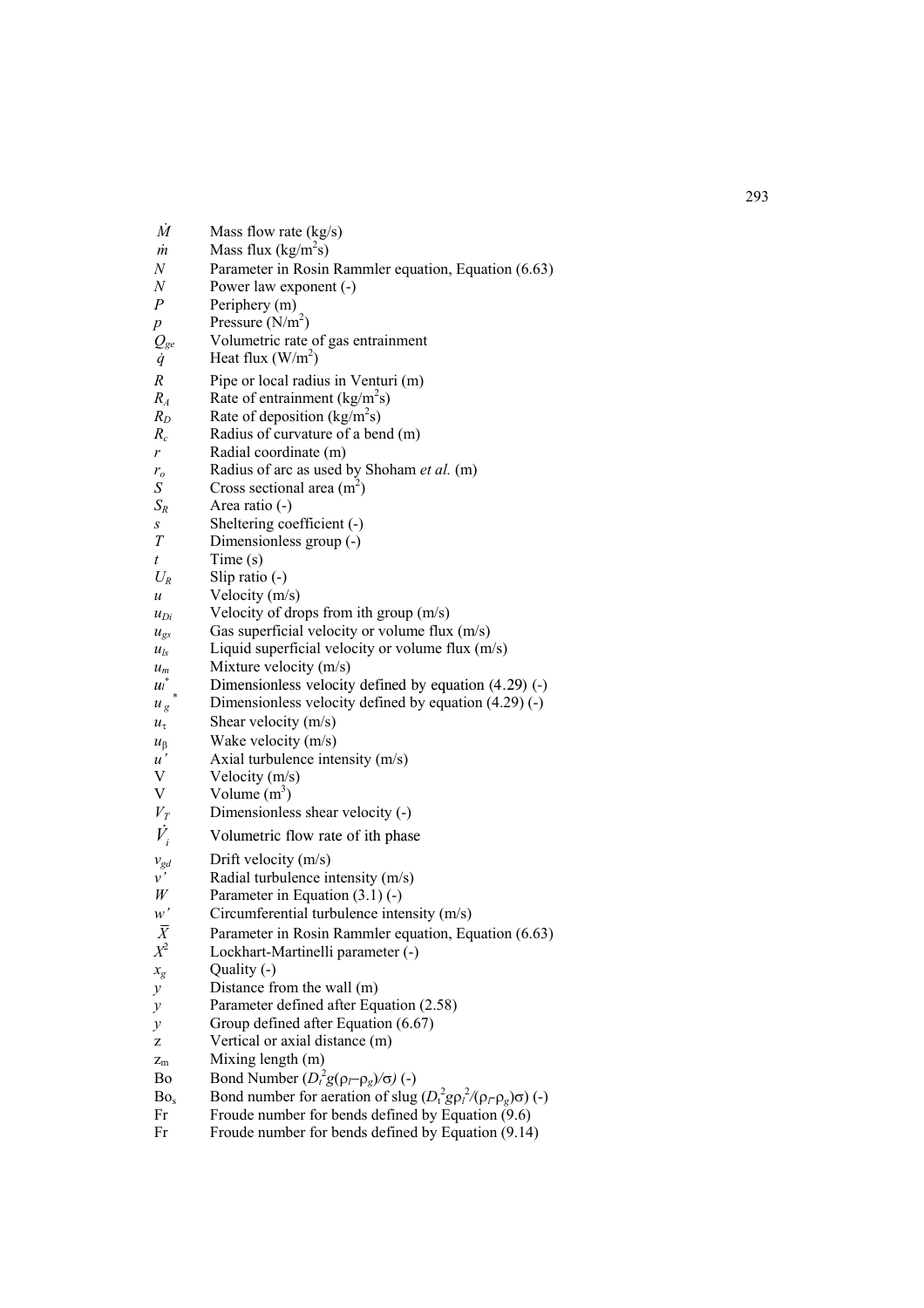- Fr<sub>F</sub> Froude number used by Friedel and defined in Equation (2.78) (-)
	- Fr<sub>g</sub> Gas Froude number used by Zapke and Kruger and defined as  $u_g^*$  (-)
	- Fr<sub>l</sub> Liquid Froude number used by Zapke and Kruger and defined as  $u_1^{*2}$  (-)
	- Fr Froude Number used in the Taitel/Dukler flow pattern transition model and defined in Equation (3.2, 7.17) (-)
	- Fr<sub>gGF</sub> Froude Number used by Grolman and Fortuiun  $(u_{gs}^2/(1-\epsilon_l)^2 gD_t)$  (-)
	- Fr<sub>e</sub> Froude number for flow around a bend defined by Gardner and Neller ( $u_m^2/gR_bsin\theta$ ) (-)
	- Fr*l*<sup>13</sup> Froude number for phase split at a junction from Hart *et al.* and defined in Equation  $(10.29)$  (-)
	- Ku<sub>g</sub> Kutatdeladze number for gas  $(u_{gs} \sqrt{\rho_g/(\rho_g \sigma)})^{0.25}$
	- Ku<sub>l</sub> Kutatdeladze number for liquid  $(u_{ls}\sqrt{\rho_1/(\rho_l g \sigma)}^{0.25})$
	- $N_v$  Dimensionless viscosity defined by Equation (6.46) (-)
	- Oh Ohnesorge number  $(\eta_1/\sqrt{\rho_0D_t})$  (-)
	- Re<sub>*D*</sub> Reynolds number for drop drag  $(\rho_g | u_{gs} u_D| D_f / \eta_g)$  (-)
	- Re*<sup>e</sup>* Reynolds number based on roughness height (-)
	- $\text{Re}_\sigma$  Reynolds number for gas  $(\rho_g u_{gs} D_t/\eta_g)$  (-)
	- Re<sub>l</sub> Reynolds number for liquid  $(\rho_l u_l D_r/\eta_l)$  (-)
	- Re<sub>*lF*</sub> Reynolds number for liquid film in annular flow  $(m_{IF}D_t/\eta_l)$  (-)
	- $Re_{\Delta lF}$  Reynolds number for excess liquid film in annular flow  $(\left[\dot{m}_{IF} \dot{m}_{IFC} \right] D_t / \eta_l)$  (-)
	- Re<sub>m</sub> Mixture Reynolds number used by Beattie and Suguwara ( $\rho_g u_{gs} + \rho_l u_{ls}/D_t / 3\eta_l$  (-)
	- $\text{Re}_P$  Reynolds number used by Primoli et al.  $\left(\frac{mD_t}{\eta_l}\right)$  (-)
	- Re<sub>s</sub> Reynolds number for slug in horizontal flow  $(\rho \mu_m D_t/\eta_l)$  (-)
	- Re<sub>TPH</sub> Reynolds number used in the homogeneous model  $\left(\dot{m}D_t/\eta_{TPH}\right)$  (-)
	- Re<sub>*w*</sub> Reynolds number for wavy analysis used by Pols et al. ( $ρ<sub>g</sub>Uδ<sub>b</sub>/η<sub>l</sub>$ ) (-)
	- Re*\** Reynolds number based on displacement thickness (-)
	- St Strouhal number  $(fD_t/u_{ls})$  (-)
	- St<sub>g</sub> Strouhal number for horizontal slug flow  $(f_s D_t/u_{gs})$  (-)
	- We Weber Number  $(\rho_g u_{gs}^2 D_t/\sigma)$  (-)
	- We*crit* Critical Weber Number (-)
	- We<sub>F</sub> Weber Number used by Friedel  $\left(\frac{\dot{m}^2 D_t}{\rho_{TPH}\sigma}\right)$  (-)
	- $We<sub>ls</sub>$  Weber Number  $(\rho_l u_{ls}^2 D_l / \sigma)$  (-)
	- We<sub>m</sub> Weber Number used by Tatterson *et al.*  $(\rho_g u_g *^2 \delta / \sigma) (-)$
	- We<sub>λ*T*</sub> Weber Number based on Taylor lengthscale  $(\rho_g u_{gs}^2 \lambda_T / \sigma)$  (-)

We<sub>∆*IF*</sub> Weber number for excess liquid film in annular flow  $\left[ \left[ \dot{m}_{IF} - \dot{m}_{IFC} \right]^2 D_t / \rho_I \sigma \right)$  (-)

 $dp/dz$  Pressure gradient (N/m<sup>3</sup>)

## *Symbols*

- δ*z* Length of element (m)
- ∆*hv* latent heat of evaporation (J/kg)
- ∆*p* Pressure difference (Pa)
- ∆*t* time interval (s)
- $Δρ$  difference in density (kg/m<sup>3</sup>)
- Γ Pressure gradient ratio used by Muller-Steinhagen defined in equation (4.53) Parameter in equation for Taylor bubble velocity (-)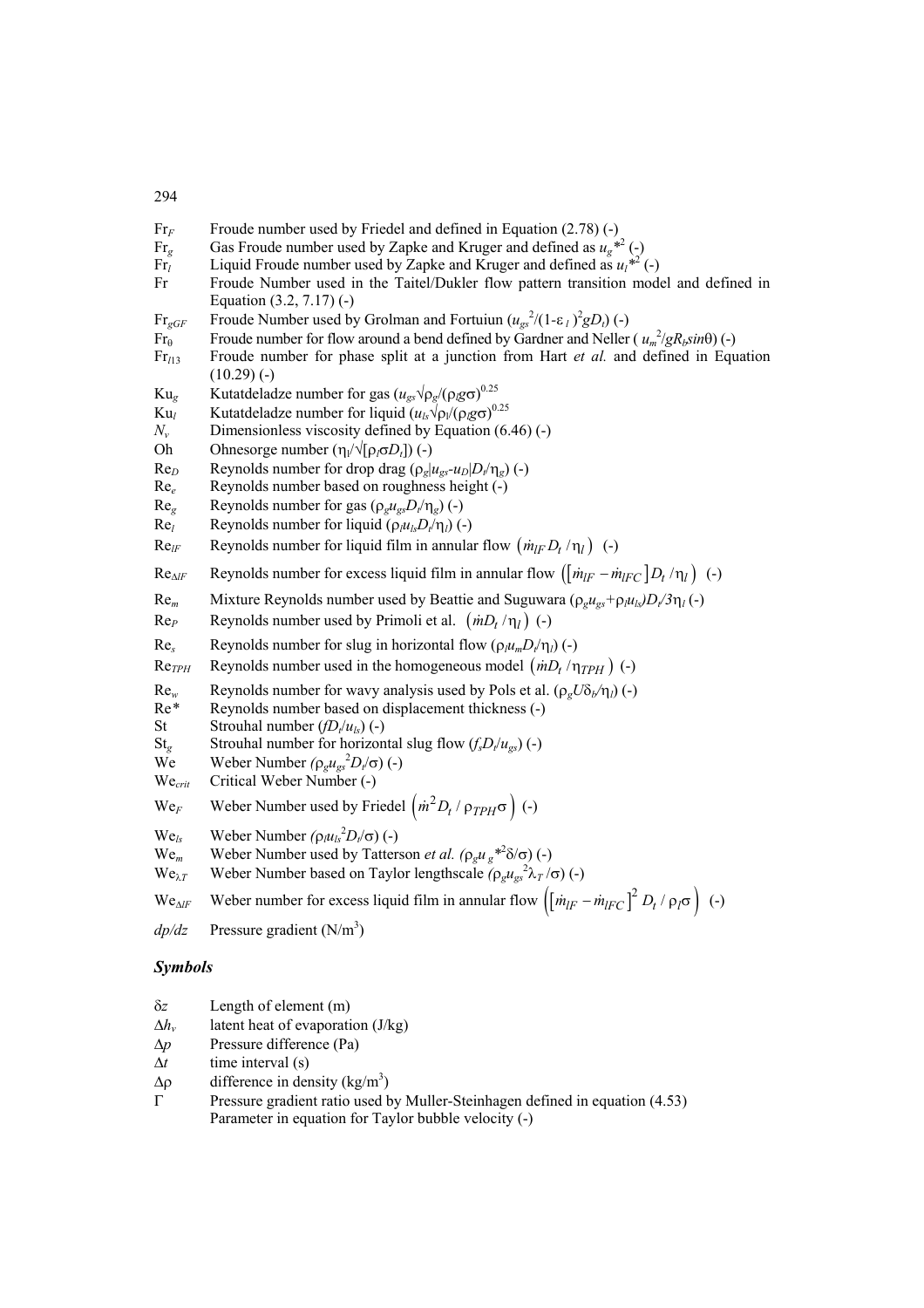Volumetric film flow rate per unit perimeter  $(m^2/s)$ 

- Γ<sup>2</sup> Ratio of pressure differences ∆*p*l*o*/∆*pgo*
- α Acceleration correction factor in vertical slug flow (-)
- β Bubble fraction in slug flow (-)
- β Inclination from horizontal (deg)
- β*<sup>k</sup>* Velocity profile correction factors (-)
- Correlation coefficient (-)
- $\delta$  Film thickness (m)
- δ Thickness of boundary layer (m)
- δ∗ Displacement thickness (m)
- ε Wall roughness (m)
- ε*<sup>B</sup>* Void fraction on Taylor bubble part of vertical slug flow (-)
- ε*<sup>g</sup>* Void fraction (-)
- ε'*<sup>g</sup>* Void fraction used in accelerational part of pressure drop equation (-)
- $\varepsilon$ <sup>*l*</sup> Liquid holdup (1 Void fraction) (-)
- $Φ$  Dimensionless heat flux (-)<br> $φ<sup>2</sup>$  two-phase multiplier (-)
- two-phase multiplier (-)
- $\phi$  Angular position (°)<br>  $\Gamma$  Film flow rate per un
- Γ Film flow rate per unit perimeter (kg/ms)
- Γ*con* Dimensionless base pressure coefficient for contraction specified by Equation (9.45)
- Γ*enl* Dimensionless base pressure coefficient for enlargement specified by Equation (9.36)
- $\gamma$  Rate of momentum transport (kgm/s<sup>2</sup>)
- η Dynamic viscosity (kg/ms)
- η*<sup>d</sup>* Efficiency of drop deposition at a bend (-)
- κ von Karman constant (-)
- $\kappa$ <sub>T</sub> Ratio of kinetic energies (−)
- Λ Ratio of boundary layer to displacement thicknesses (-)
- $λ$  Liquid volume fraction (-)

$$
λ
$$
 Baker property correction factor  $\left(\frac{\rho_g}{\rho_{air}} \frac{\rho_l}{\rho_{water}}\right)^{0.5}$ 

- σ Surface tension (kg/s<sup>2</sup> or N/m)
- $ρ$  Density (kg/m<sup>3</sup>)
- $\rho_{\text{eff}}$  Effective density defined by Equation (9.33) (kg/m<sup>3</sup>)
- Θ Fraction of wall wetted (-)
- $\Theta_0$  Fraction of wall wetted for idealised stratified flow with horizontal interface (-)
- θ Angle subtended by chord bounding segment at centre(-)
- θ Momentum thickness (m)
- θ Angle of convergence (°)
- θ Angle subtented at centre of pipe by liquid layer (°)
- $\tau$  Shear stress (N/m<sup>2</sup>)
- $\tau_c$  Characteristic shear stress (N/m<sup>2</sup>)
- Λ Baroczy parameter defined by equation (4.49) (-)

$$
\psi
$$
 Baker property correction factor  $\frac{\sigma_{water}}{\sigma} \left( \frac{\eta_l}{\eta_{water}} \left[ \frac{\rho_{water}}{\rho_l} \right]^2 \right)^{0.5}$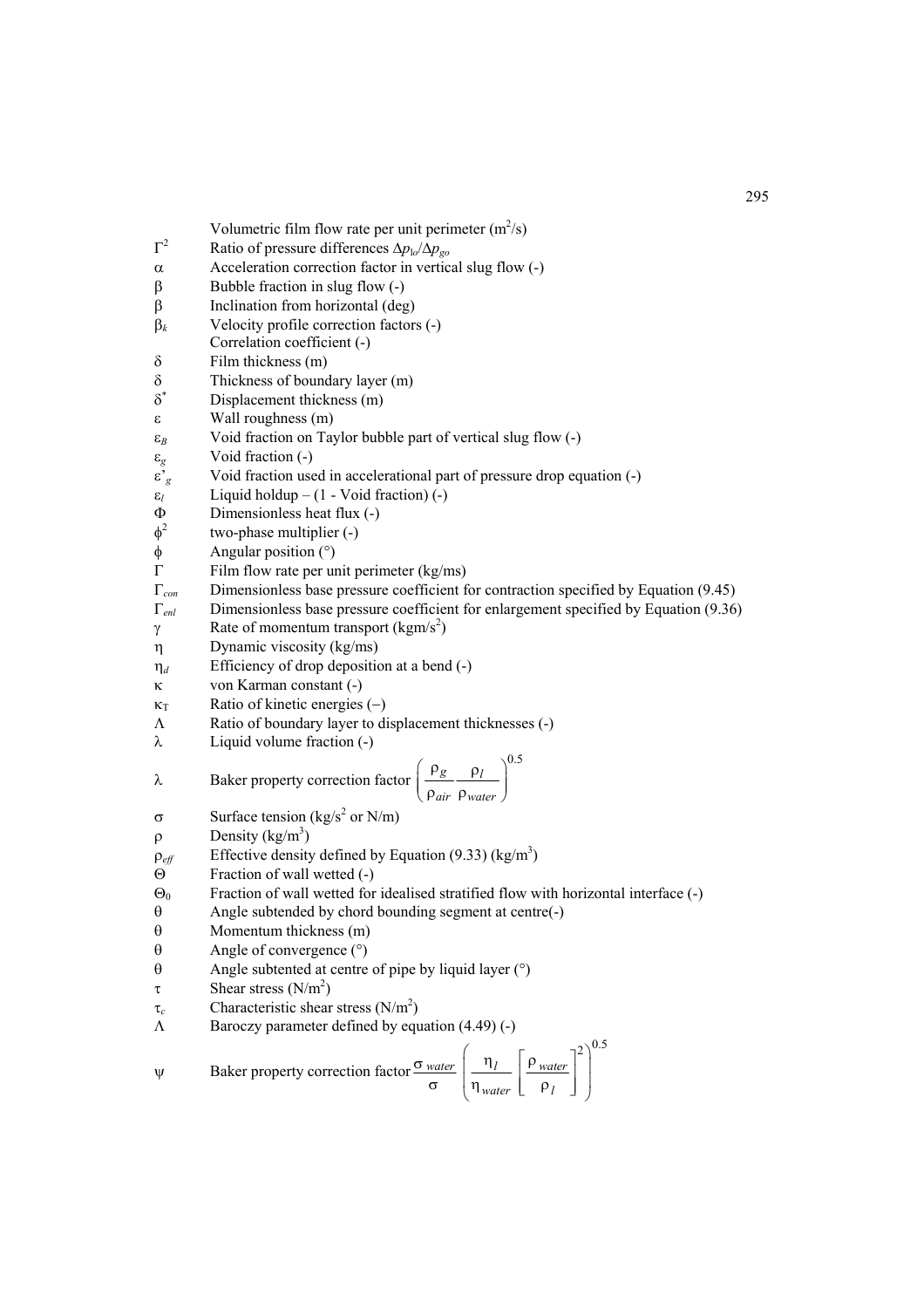## *Subscripts*

| 1                     | Upstream                               |
|-----------------------|----------------------------------------|
| 1                     |                                        |
|                       | Inlet pipe of dividing junction        |
| $\overline{c}$        | Downstream                             |
| $\overline{c}$        | Run pipe of dividing junction          |
| $\overline{3}$        | Side arm                               |
| B                     | <b>Bubble</b>                          |
| $\boldsymbol{B}$      | Taylor bubble                          |
| B                     | Bouyancy                               |
| $\mathcal{C}_{0}^{2}$ | Critical                               |
| $\mathcal{C}_{0}^{2}$ | cap                                    |
| crit                  | Critical                               |
| DF                    | Difference drops/film                  |
| d                     | Drift                                  |
| E                     | Energy                                 |
| F                     | Film                                   |
| FD                    | Difference film/drops                  |
| $\int$                | Frictional                             |
|                       | Gas                                    |
| g                     | All fluids flowing as gas              |
| go<br>H,hom           | Homogeneous                            |
| Ι                     | Irreversible                           |
| i                     | Interfacial                            |
| i                     |                                        |
| l                     | ith phase                              |
|                       | Liquid                                 |
| lE                    | Liquid entrained                       |
| lF                    | Liquid in film                         |
| lFC                   | Liquid in film at start of entrainment |
| lo                    | All fluids flowing as liquid           |
| M                     | Momentum                               |
| MAX                   | Maximum                                |
| МP                    | Multiphase                             |
| m                     | Mean                                   |
| 0                     | Initial                                |
| p                     | Plug                                   |
| R                     | Reversible                             |
| r                     | Relative                               |
| S                     | Slug                                   |
| SΡ                    | Single phase                           |
| S                     | Superficial                            |
| S                     | Low void fraction zone                 |
| seg                   | Segment                                |
| Т                     | Turbulence                             |
| TР                    | Two-phase                              |
| ТB                    | Taylor bubble                          |
| t                     | Total                                  |
|                       |                                        |
| th                    | Throat of constriction                 |
| tt                    | Turbulent-turbulent                    |
| tv                    | Turbulent-laminar                      |